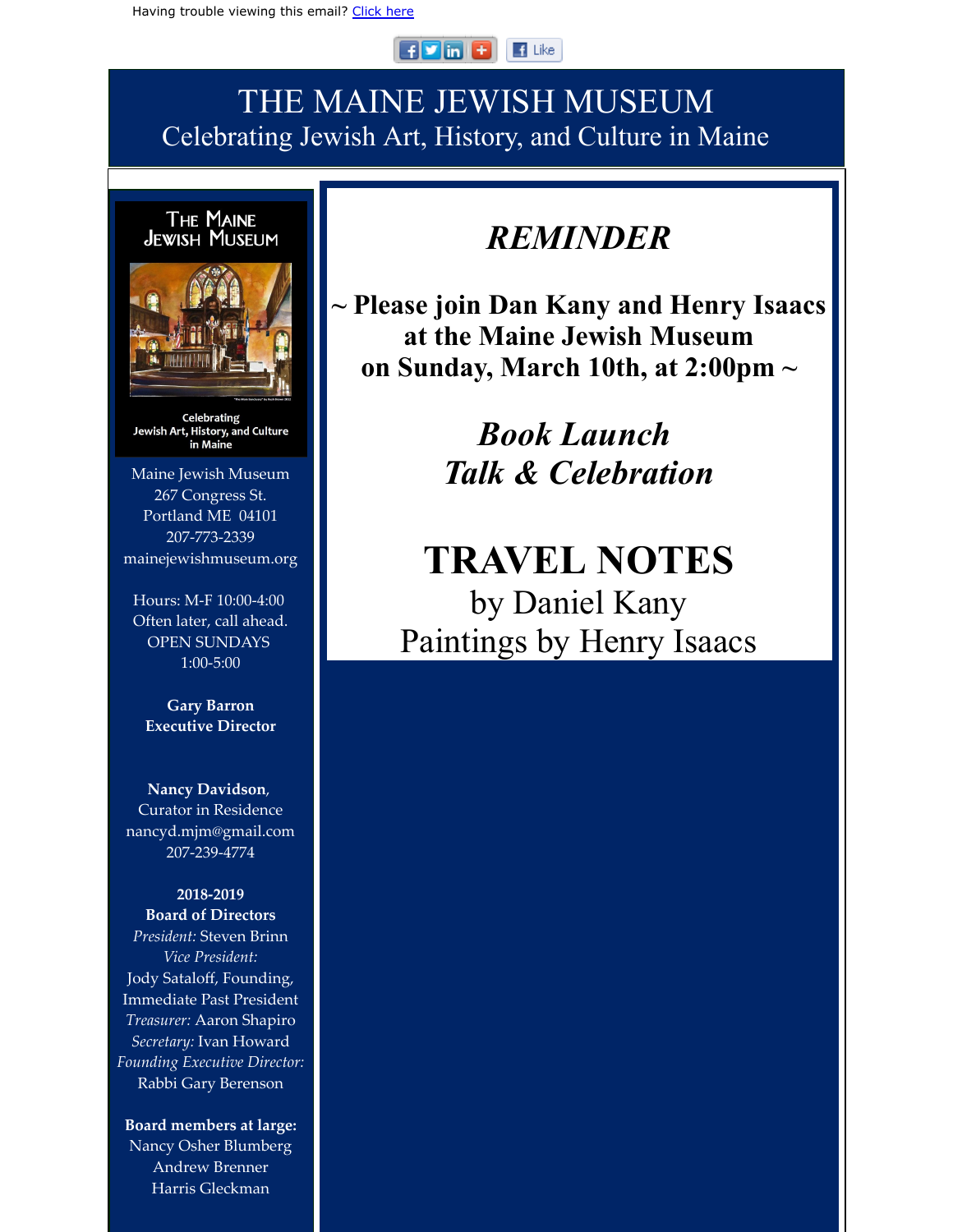Lee Goldberg Barry Hoffman Judith Glickman Lauder Nancy Levinsky Ruthie Noble Abe Peck Janet Raffel Amy Tinkle Nancy Ziegler



Through his many gallery and museum exhibitions, Henry Isaacs is one of New England's best known landscape painters. His work is colorful, friendly to the eye and easy to like. But it is deceptively complex. "Travel Notes" by Daniel Kany follows the rich trail of how Isaacs has come to paint the way he does by focusing on the myriad small paintings. Isaacs does both in preparation for his larger works but also as a mode of their own. Isaacs calls these small paintings "notes." Copies of the book and small paintings by Henry Isaacs will be available for purchase.

### **Maine Jewish Museum**

267 Congress Street, Portland, ME 04101 Monday - Friday 10am-4pm Sundays 1pm - 5pm or by appointment

The mission of the Maine Jewish Museum is to honor the contributions and diversity of Maine's Jewish immigrants in the context of the American experience. Through exhibits and programming, the Museum seeks to build bridges of appreciation and understanding with people of all backgrounds.

Join us in celebrating Jewish ART, HISTORY and CULTURE in Maine.

Maine Jewish Museum, 267 Congress St, Portland, ME 04101

[SafeUnsubscribe™ gleckman@mindspring.com](https://visitor.constantcontact.com/do?p=un&m=001MA1wUD1WoN9OetODbSVyuw%3D%3D&ch=f3092570-3350-11e3-a080-90b11c3522c5&ca=77f8fe56-9a0a-44c8-8925-b37af54f431a)